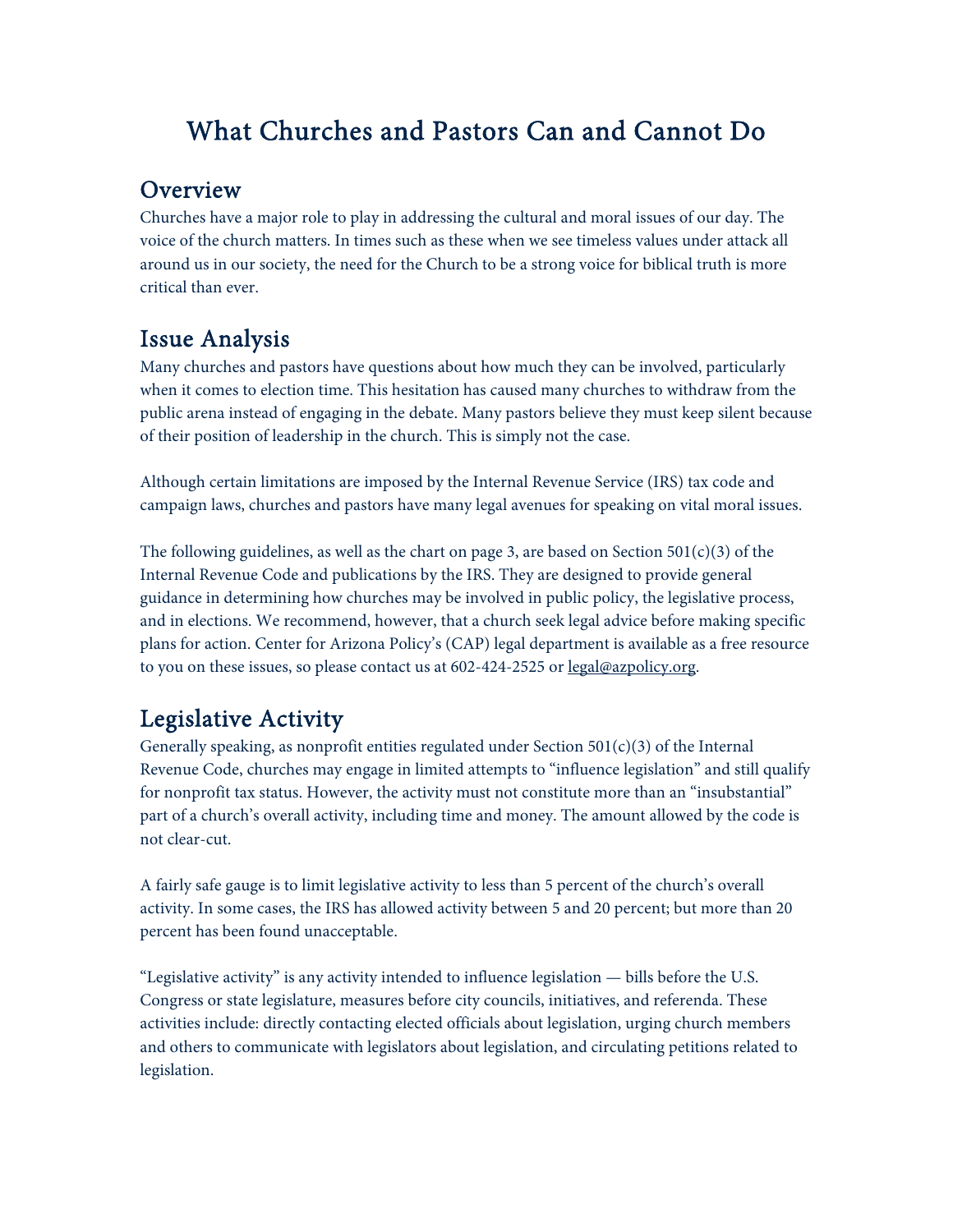As long as a church stays within the appropriate amount of activity, it may engage in any or all of these activities. What does all this mean? If your church budget is \$1,000,000, you can safely spend up to \$50,000 directly influencing legislation – sending a mailing to church members asking them to call legislators on a bill to regulate abortion or urging them to vote against an initiative to expand gambling, for example.

Pastors, you can mention the bill number by name from the pulpit and give out contact information for key legislators. You can preach about gambling, abortion, or homosexuality, and then urge your members to call their elected officials on a particular bill related to the issue.

Moreover, a pastor has complete freedom to preach about biblical perspectives on current social issues without discussing any specific pending legislation. There is no limit when preaching in general terms about social issues.

## Election and Political Campaigns

The IRS code is far more restrictive on churches and other nonprofit organizations in election activities. Partisan activity is prohibited completely, including engaging in any activity in support of or opposition to any candidate for political office or involvement in the political campaign of a candidate. However, some nonpartisan activity, particularly voter registration and voter education, is allowed.

Not only can you register voters at your church, you are free to endorse and distribute to all your church members nonpartisan voter guides that do not endorse candidates, but provide all candidates with an opportunity to answer questions on a variety of issues.

There is no legal restriction whatsoever on the ability of churches to register voters or provide them candidate survey information — in other words, funds and time spent on these activities are not counted toward the 5 percent limitation discussed above. No limitations are placed on church members, including pastors, when acting as private individuals and not on behalf of the church, as long as no church facilities or resources are used.

#### The Unique Voice of Pastors

Pastors have every right to speak out on the moral and political issues of our time. As discussed above, pastors can encourage their churches to be involved in the policy making process, even to the extent of specifically mentioning issues or pending bills. When it comes to political campaigns, pastors should make it clear that their church does not endorse specific candidates for office. As individuals, pastors are free to endorse, support, and donate money to political candidates.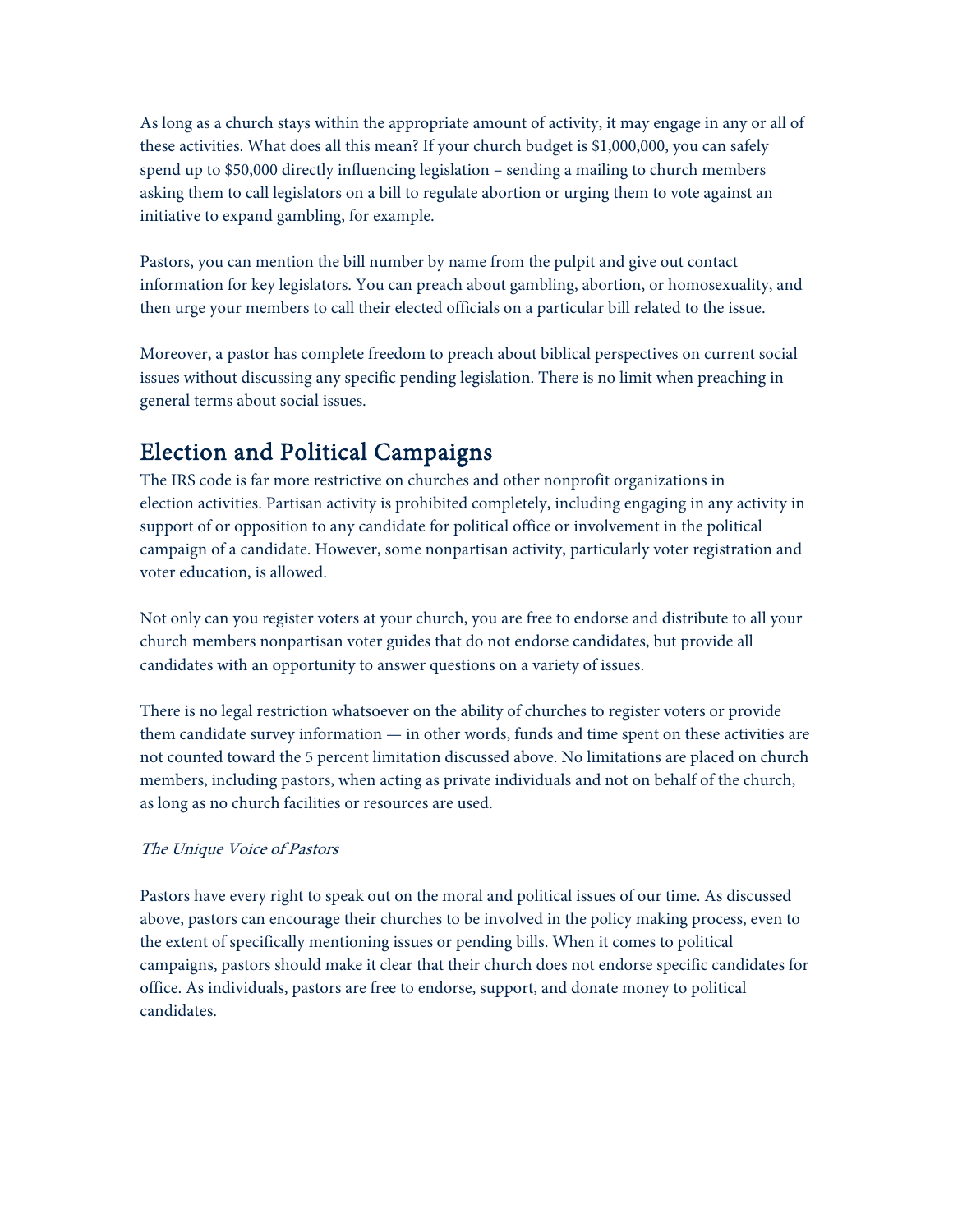# Political Involvement for Churches and Pastors

This list is designed to provide an overview of the standards for church political involvement. It is not meant to provide specific legal advice and is not an exhaustive list.

| <b>Church Activity</b>                                                              | Permissible    |
|-------------------------------------------------------------------------------------|----------------|
|                                                                                     | ś              |
| Conduct nonpartisan voter registration                                              | Yes            |
| Conduct nonpartisan 'get-out-the-vote" activities                                   | <b>Yes</b>     |
| Distribute nonpartisan voter guides                                                 | Yes            |
| Distribute nonpartisan voting records                                               | Yes            |
| Support or oppose legislation                                                       | Yes            |
| Support or oppose ballot initiatives                                                | Yes            |
| Support or oppose political or judicial nominee                                     | Yes            |
| Support or oppose political candidates                                              | N <sub>o</sub> |
| Candidate speaks at church (not identified as candidate; campaign not               | Yes            |
| mentioned)                                                                          |                |
| Host forum for political candidates (all candidates invited)                        | Yes            |
| Political fundraising                                                               | Yes            |
| Sale or rent church list to candidate at market value (available to all candidates) | Yes            |
| Provide link on church's website to candidate's campaign website                    | N <sub>o</sub> |
| Contribute to political candidates                                                  | N <sub>o</sub> |
| Contribute to political action committees (PACs)                                    | N <sub>o</sub> |
| Offer bulletin or newsletter ads at market rate                                     | Yes            |

| <b>Pastor Activity</b>                                                           | Permissible    |
|----------------------------------------------------------------------------------|----------------|
|                                                                                  |                |
| Conduct nonpartisan voter registration                                           | <b>Yes</b>     |
| Distribute nonpartisan voter guides                                              | <b>Yes</b>     |
| Distribute nonpartisan voting records                                            | Yes            |
| Support or oppose legislation                                                    | <b>Yes</b>     |
| Support or oppose ballot initiative                                              | <b>Yes</b>     |
| Support or oppose political or judicial nominee                                  | <b>Yes</b>     |
| As an individual, pastor endorses or opposes political candidate (no church      | <b>Yes</b>     |
| resources or facilities used)                                                    |                |
| Pastor endorses or opposes political candidate from pulpit                       | N <sub>o</sub> |
| As an individual, political fundraising (no church resources or facilities used) | <b>Yes</b>     |
| As an individual, contribute to political candidates (no church resources or     | <b>Yes</b>     |
| facilities used)                                                                 |                |
| As an individual, contribute to political action committees (PACs) (no church    | <b>Yes</b>     |
| resources or facilities used)                                                    |                |
| Conduct nonpartisan get out the vote measures                                    | Yes            |